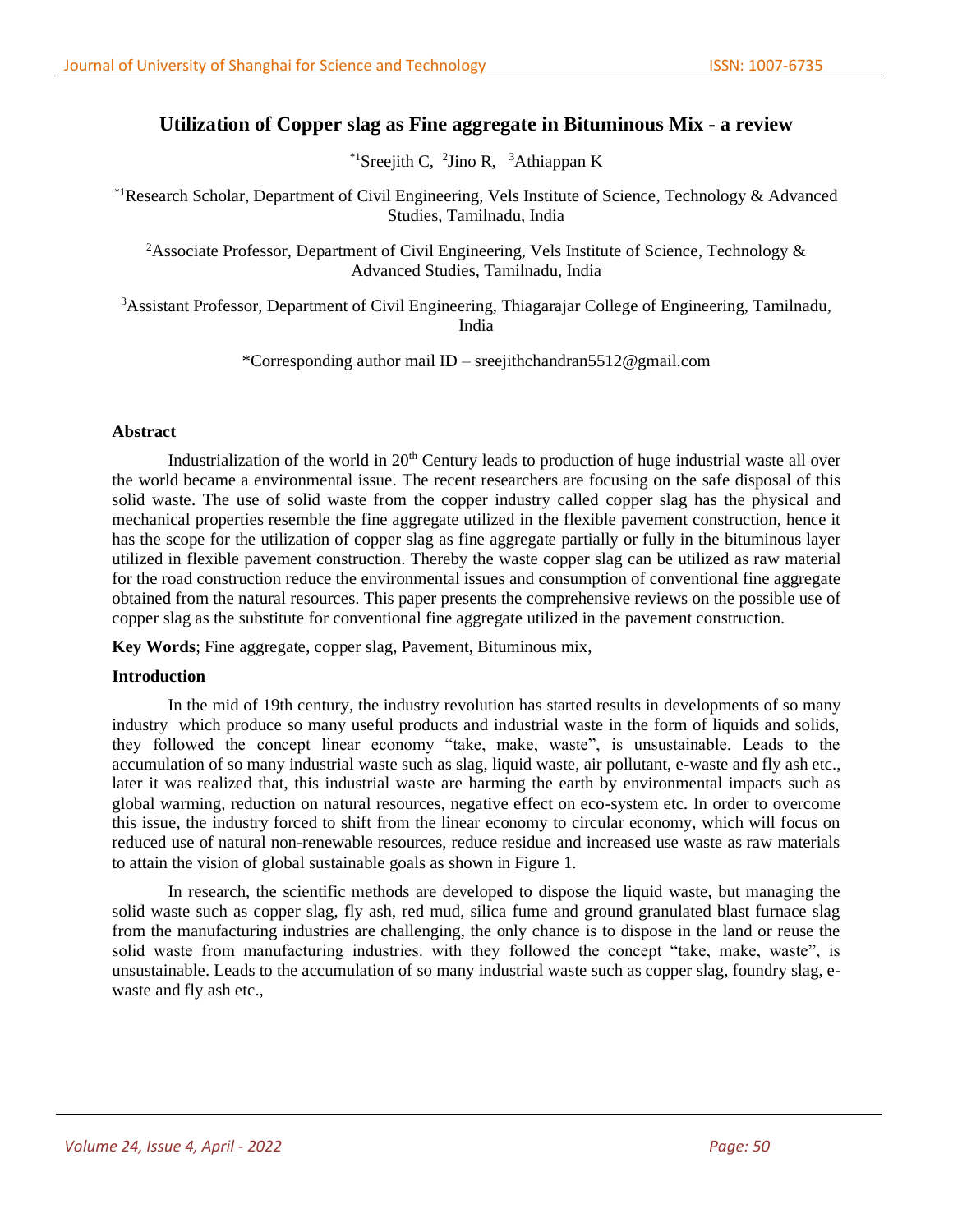

**Figure 1 Circular Economy**

Construction of road infrastructure consumes more quantity of natural resources such as river sand taken from river bed and broken stones taken from the rocks which affects the ecosystem and the biodiversity of the earth. In order to overcome this issue, wastes/by-products such as copper slag, fly ash, GGBS from industry should be used as raw material in the construction industry, especially in highway construction which consumes high volume of natural resource such as river sand and broken stones. The United States Environmental Protection Agency has listed the following advantage of using the industrial waste as raw materials are as follows,

- Natural resource can be preserved
- The energy spend on extracting the natural resource is reduced
- Green house gases get reduced

U.S. Environmental Protection Agency has also identified different ways of disposing the industrial wastes/by-products. Some of them are listed below.

- a) Demolished concrete may be recycled (called as recycled aggregates) to be used as aggregates in the construction of highway pavements.
- b) Crushed asphalt from the old highways may be used as coarse aggregates in pavements or structural fills.
- c) Fly ash, furnace slag, and waste foundry sand may be used in embankments.
- d) Coal ash may be used in cement and ceiling tiles manufacturing.
- e) Flue gas desulfurization gypsum, waste foundry sand, and by-products from pulp and paper industries may be used in manufactured soil and agricultural amendments.

In the construction of road, the land acquired along the alignment is called right of way, It consists of following physical components such as side drain, shoulder, carriage way and embankment etc., Among which, the carriageway is the portion where the vehicle will pass was constructed either by flexible or rigid pavement. The pavement is a hard surface suitable for passing traffic in all season/weather laid over a road bed or sub grade which may be sand gravel, crushed rocks with binding material as bitumen, tar or cement as materials. The basic components of the pavement consist of sub grade, base course and wearing course (Hill Road Manual IRC SP48-1996) as shown in Figure 1. In the construction of flexible pavement, the wearing course and base course uses the dense bituminous mixes as shown in Figure 2.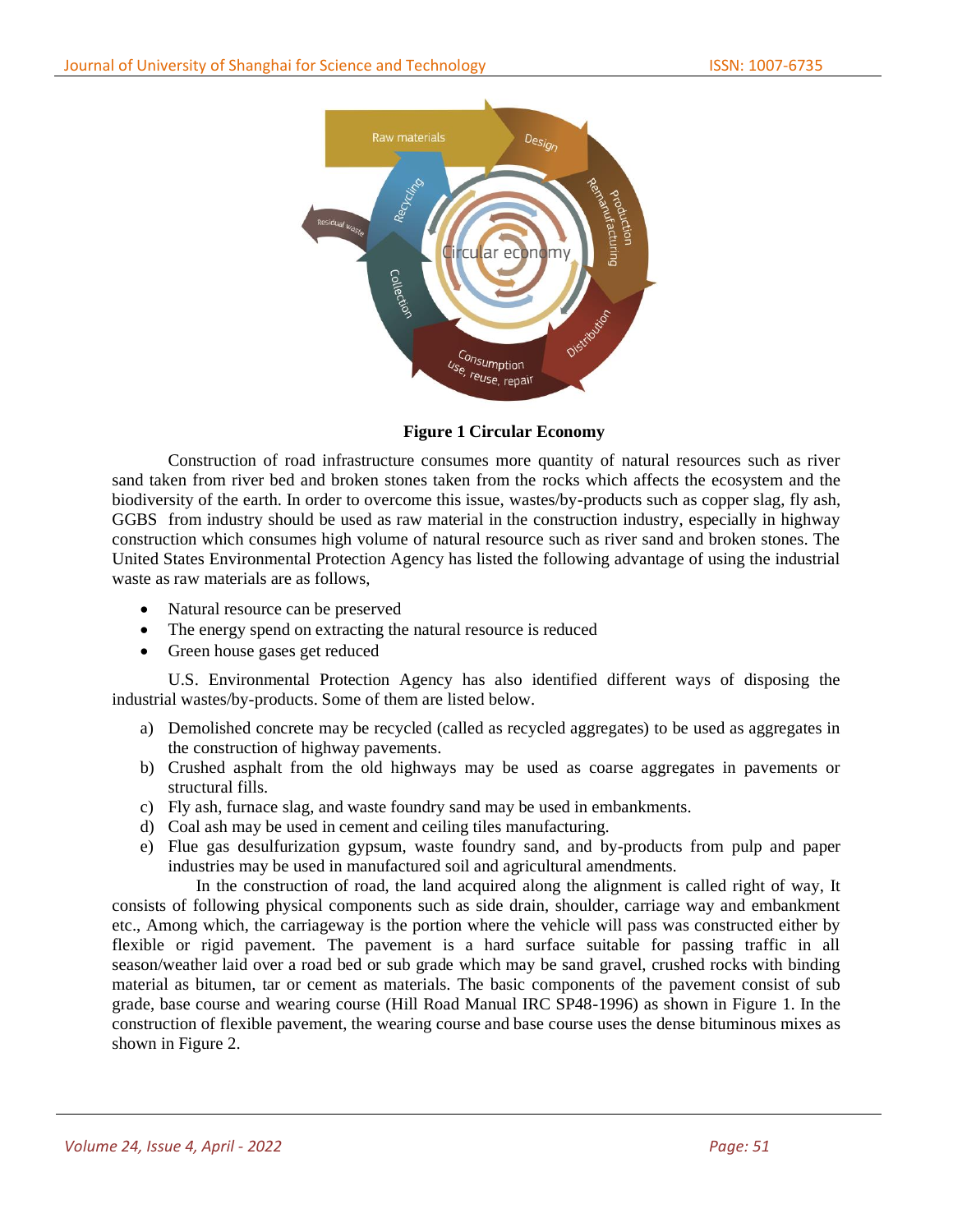

**Figure 2 Structural Components of Flexible Pavement.**

In Indian 90% of road is constructed by flexible pavement of total road network covers the total length of 54.83lakh kilometers (MoRTH, 2018). The pavement are subjected to the following structural failure due to traffic associated with loading and Environmental influences associated with temperature chances, storm water are such as depression, corrugation, potholes, shoving and rutting. The pavement failure such as bleeding, striping, raveling, polishing, roughness and patching etc., are categorizes as surface texture failure which means the pavement are structurally sound but the surface condition such as skid resistance, smooth running surfaces and water tightness etc., should get improved. **[1]** The bituminous surface course undergoes premature failure due to steep increase in traffic volume, movement of heavy vehicle, overloading causes various types of failure such as rutting, potholes, fatigue cracking etc., [2]**.** It has observed, that the life of asphalt layer of pavement was reduced considerably in the recent years **[3]**. It has observed that, the 80% of the asphalt pavement failure is contributed by the pavement distresses. Thus, the researchers have challenges to overcome or minimize this distress or bring down to zero distress in the new asphalt pavement construction, or rehabilitation of existing pavement. **[4].**In order to increase the asphalt mix properties such as fatigue life, aging, resistannce to rutting, and moisture resistance, the researchers modified the bitumen with polymers (elastomers and plastomers) such as chemical modifiers, crumb rubber, and natural rubber latex **[5].** The use of fibres started in the year 1950s. In bituminous overlay, they used wire mesh as reinforcement to arrest the reflective cracking [6]**.** It is found that, use of fibres improves the the strain energy absorbed when the asphalt mix subjected to the fatutge and fracture[7]. There was increased improvement in the tensile strength of the asphalt mix **[8].** The bituminous concrete incorporated with synthetic fibres are investigated throughout the world to by the researchers in order to improve the mechanical properties of the asphalt mix **[9, 10].** Hence, the researchers are focused on introducing innovation in the asphalt mix, which inherits the properties such as good interlocking between the aggregate, increased life of asphalt coating, resistance to distress, increase fatigue life and durability. Provided effective disposal of industrial waste contributing to the sustainable development of infrastructure facility provided the vehicle users get benefited by following factors such as reduction in travel time, maintenance cost, comfort and good riding quality.

Asphalt mix was the prime material in the construction of flexible pavement which consumes high volume of natural resources. Thus, asphalt mix has an important role to play in the future success of sustainable development. Asphalt mix considered as the right choice for achieving sustainable development due to following points. CO2 emission – Use of recycled materials in manufacturing asphalt mix will reduce significantly the emission of greenhouse gasses, will prevent wastes being dumped as landfills, and also reduces consumption of raw materials. Recyclable – The pavement after completing its lifetime was demolished after they have served their intended purposes. The demolished pavement would generate huge quantities of waste materials consisting of broken crushed asphalt mix and aggregates with binder on their surfaces. These wastes may be collected and processes to attain shapes similar to conventional coarse aggregates used in pavement construction. After processing, they used as partial or complete replacement material for conventional virgin coarse aggregates being used for new pavement constructions. There is also scope for using them as backfills or as road base. Durability – Asphalt mix is durable for a period of 20 years. If a asphalt mix is degrading, it is primarily due to axle loading and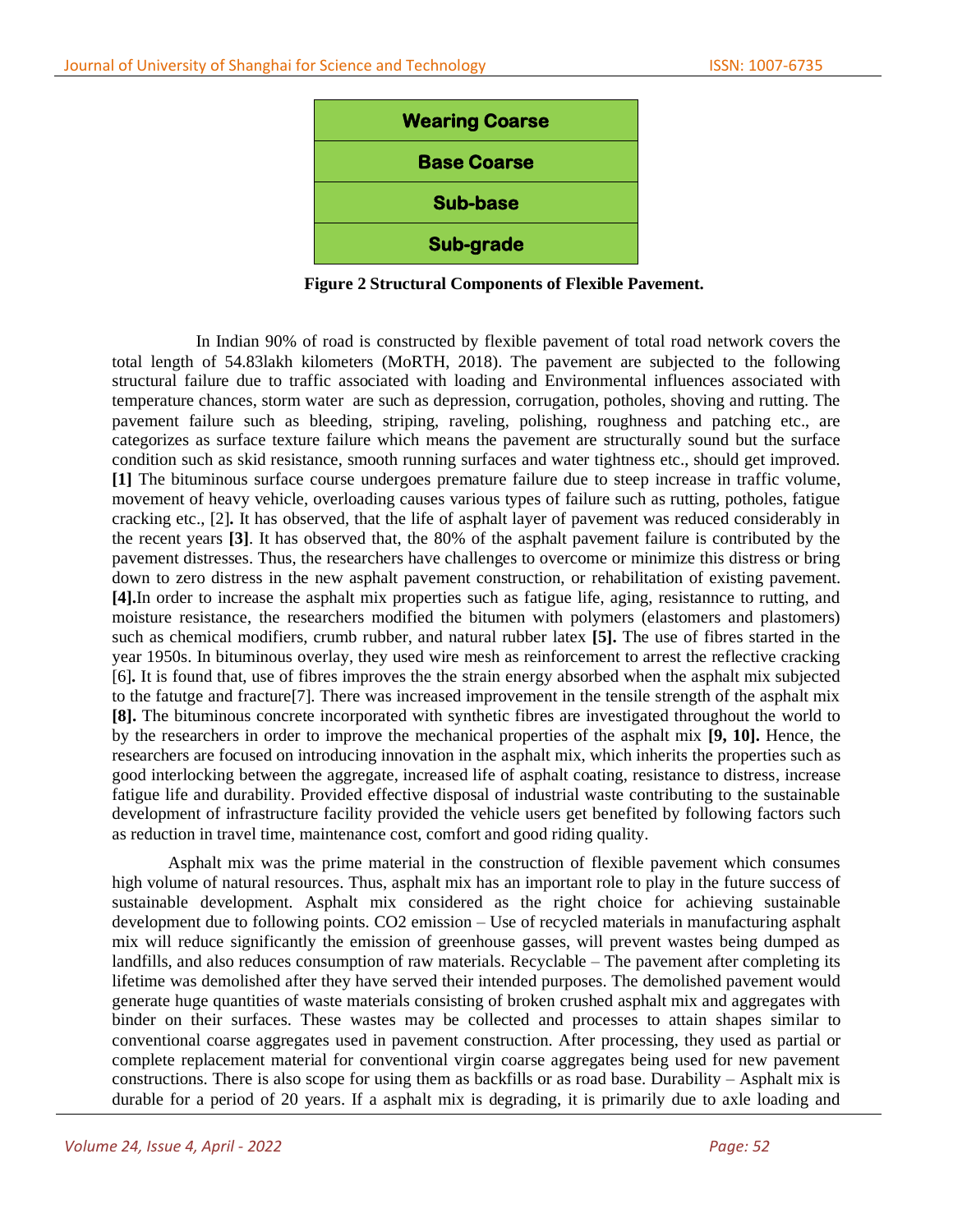environmental factors. Therefore, if degradation of flexible pavement prevented by proper means, the flexible pavement as such would sustain for longer period, and hence pavement structures may sustain natural disasters such as hurricanes, heavy rainfall, earthquakes and tsunamis.

### **Industrial Waste in Asphalt Mix**

In the construction industries, the industrial wastes/by-products are being used as replacement materials for, fine aggregates or coarse aggregates at different percentages of replacement depending upon the required mechanical and volumetric properties of the sustainable asphalt mix. Some of the potential industrial wastes/by-products that may be used for flexible pavement construction process are fly ash, silica fume, copper slag, metakaolin, GGBS, red mud, waste foundry sand, coconut shells, and rice husk ash. Waste foundry sand is generated in huge volumes and are being dumped in to waste land because of space constraints in the industries which are actually generating them. With respect to manufacture of copper, report **[11]** says that production of one ton of copper generates approximately 2.2–3.0 tons of copper slag as a by-product. Report says India produces nearly 2.4 million tons of copper slag in the year 2015, which shared about 3.5% of world's total amount of copper slag generated. These lines give a clear understanding on the volume of industrial wastes/by-products being generated by the industries.

The following waste materials such as recycled materials, fly ash, ground granulated blast furnace slag, , slag from boilers, steel slag, and waste tires can be replace for the conventional materials in the construction of highway[12]. The use of waste materials should be encouraged in construction of highway after addressing the engineering, environment and economic concern before using in large scale<sup>[13]</sup>. The interlocking characteristics, volumetric and mechanical properties get improved up to 15% replacement of copper slag in dense bituminous mechadam. Studies indicate that there is large scope for using copper slag as replacement material for conventional fine aggregates used in concrete [14]. The stability get improved by 7% and the indirect tensile strength for temperature  $25^{\circ}$ C,  $35^{\circ}$ C,  $45^{\circ}$ C,  $55^{\circ}$ C and  $60^{\circ}$ C has improved fatigue strength with partial replacement of copper slag than the conventional asphalt mix [15]**.** The following properties such as resilient modulus, tensile strength ratio, dynamic creep and fatigue resistance have better performance with 15% replacement of copperslag than the conventional asphalt mix [16].

**The** fifteen waste materials including the following industrial waste such as roofing shingle wastes, glass, fly ash and municipal solid waste combustion ash, rubber tires, carpet fibre, by-products of coal ash, blast furnace slag and steel slag, and recycled plastic are available in huge quantities from industry as wastes and by-products. The incorporation of the above wastes in highway construction in different structural components such as embankments, sub-grade, sub-base, base course, and wearing course reduce the use of depleting conventional natural resources and disposing constraints[17]. In global market, the Chile ranked number one in copper production with a share of 30% of total global copper production. The 80% of the economic activity depends on generation of copper raw material **[18].** Nearly 2.2 to 3.0 tons of copper slag are generated for every one tone production of copper leads to generate 4.5 million tons of copper slag every year, as of now totally 50 million tons copper slag get accumulated. Nearly 6, 00,000 MT of copper slag was produced every year in Tamil Nadu, India, Sterlite Industries. As a result, the researchers in need to scientific solution to safe disposal are reuse the quantity of copperslag gets accumulated as land fill. In chemical analysis it is found that, the copper slag has an following chemical composition such as iron oxide: 30 to 40%, silico oxide: 35 to 40%, aluminum oxide: 0 to 10% and calcium oxide: 0 to 10%. **[19].** In previous researches, it was found that the copper slag categorized under non-hazordous material **[20, 21].**

Several researchers investigated the feasibility of incorporating the copper slag obtained from the copper industry in the dense bituminous mixes as filler. The following mechanical properties such as stability, flow, indirect tensile strength, rutting resistance and fatigue life, volumetric properties such as air voids, voids filled with bitumen and voids in mineral aggregates. The research studies are reviewed in this section **t**he laboratory investigations on asphalt mix with partial replacement of reclaimed asphalt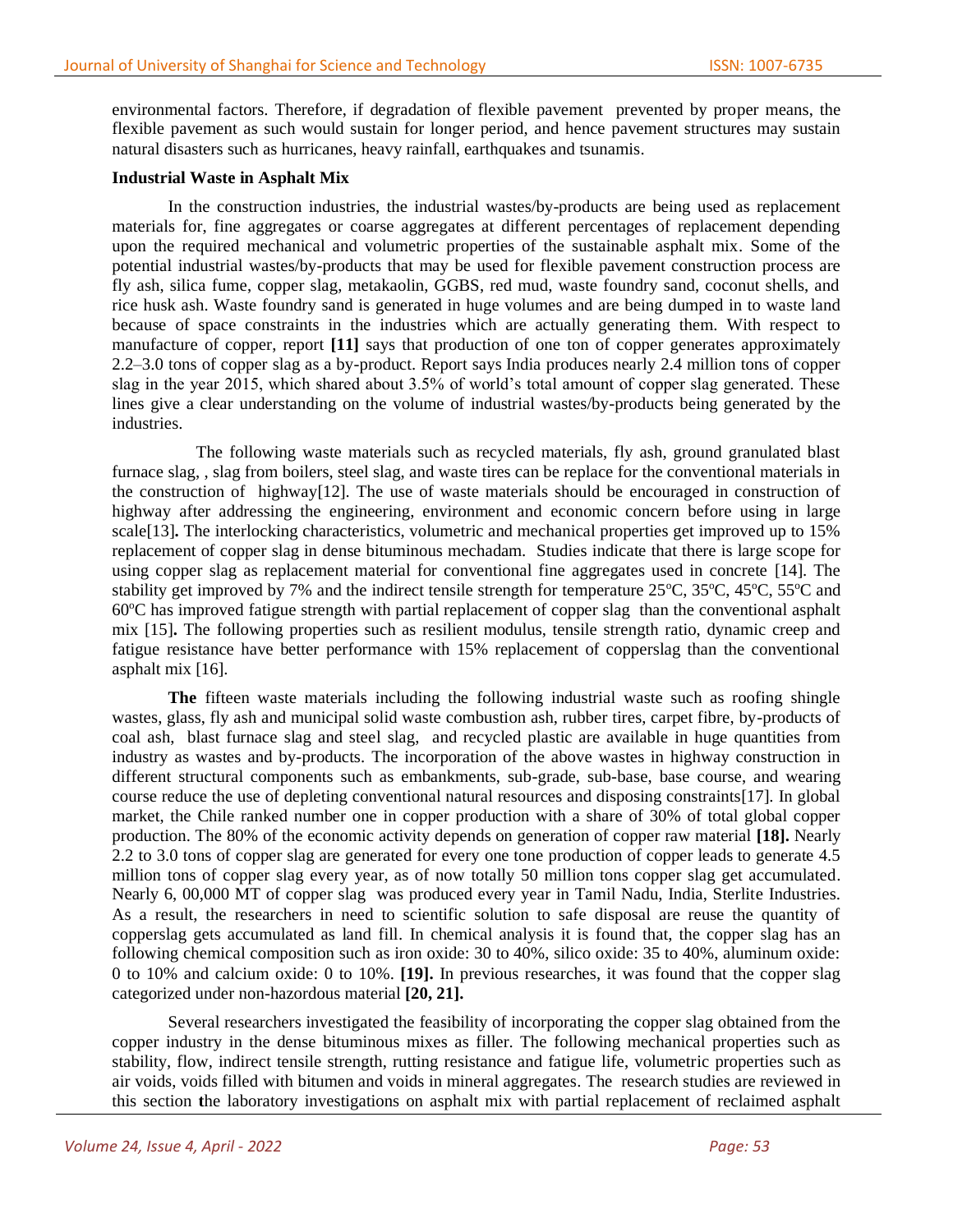pavement varied as 50%, 60%, and 70% along with copper slag inclusion as 7.5% and 15% percentage to enhance the effectiveness of reclaimed asphalt pavement to design sustainable asphalt mixture. They found out that, the asphalt mix having 60% reclaimed asphalt pavement with 15% copper slag and 70% reclaimed asphalt pavement with 7.5 % copper slag showed better performance without compromising on following properties such as resistance to rutting, fatigue life, dynamic stiffness and moisture resistance[20]. The partial replacement of copper slag in dense bituminous macadam with varying percentage of 5%, 10%, 15%, 20% & 25% and found out that, the dense bituminous macadam 15% of copper salg replacing found to better perform without compromising the strength parameters such as tensile strength, fatigue resistance, resilient modulus and resistance to dynamic creep[21]. The performance of copper slag in the asphalt mix production and found out that, the copper slag contained asphalt mix uses low energy to raise the temperature of the material when compared to the convention asphalt mix. Hence it can be considered as siliceous aggregate due to improved thermal characteristics and also the mix containing the copper slag highly resistance to moisture and medium to long term aging[22].

# **Observations from the literature review**

Through the industries, so many wastes such as steel slag, glass powder, copper slag, fly ash, ground granulated blast furnace slag, slag from boilers, steel slag, and waste tires etc., has being generated from industries all over the world. The researchers found out that, this waste can be utilized in different layers such as non bituminous layers such as sub-grade, granulated sub-base, wet mix mecadam and bituminous layer used such as dense bituminous concrete(DBM), bituminous concrete (BC) and seal coat etc.,

It was foundout that, the industrial waste copper slag obtained from copper industry has improved the mechanical properties such as fatigue life, indirect tensile strength, resistance to moisture sensitivity, rutting resistance, increased energy absorption capacity and increased stiffness was observed without compromising in volumetric properties required in asphalt mix. Hence the copper slag can be utilized as the replacing material for conventional natural aggregate utilized on the dense bituminous mixes thus we can reduce the depletion of natural resource, thus sustainable development of highway construction was achieved and the copper slag was safely disposed without harming the environment.

### **Conclusions**

From the review of literature, it was observed that the industrial waste can be utilized in the road construction especially in the bituminous layer. The physical propertiies such as hardness varies from 6 to 7 with high specific gravity value of 3.4g/cc to 3.9g/cc. The volumetric properties such as air voids, voids filled with bitumen, voids in mineral aggregate of bituminous mix with copper slag was not affected when compared with the conventional bituminous mix. The mechanical properties such as stability, resistance to rutting, high abrasive resistance, fatigue life, high resistance to thermal stress and provided the durability also get increased hence utilization of copper slag in bituminous mix has future scope.

# **References**

- 1. Caltrans, Flexible Pavement Rehabilitation Manual, California Department of Transportation, Sacramento, CA, June, 2001.
- 2. Kumar, P & Gupta, A 2016, 'Case studies on failures of bituminous pavements', Compendium of papers from the first international conference on pavement preservation, Paper 52, pp. 505-5.
- 3. Gaspar, L, Veeraraghavan, A & Bako, A 2009, 'Comparison of road pavement performance modelling in India and Hungery' Acta Technica Jaurinensis, vol. 2, no. 1.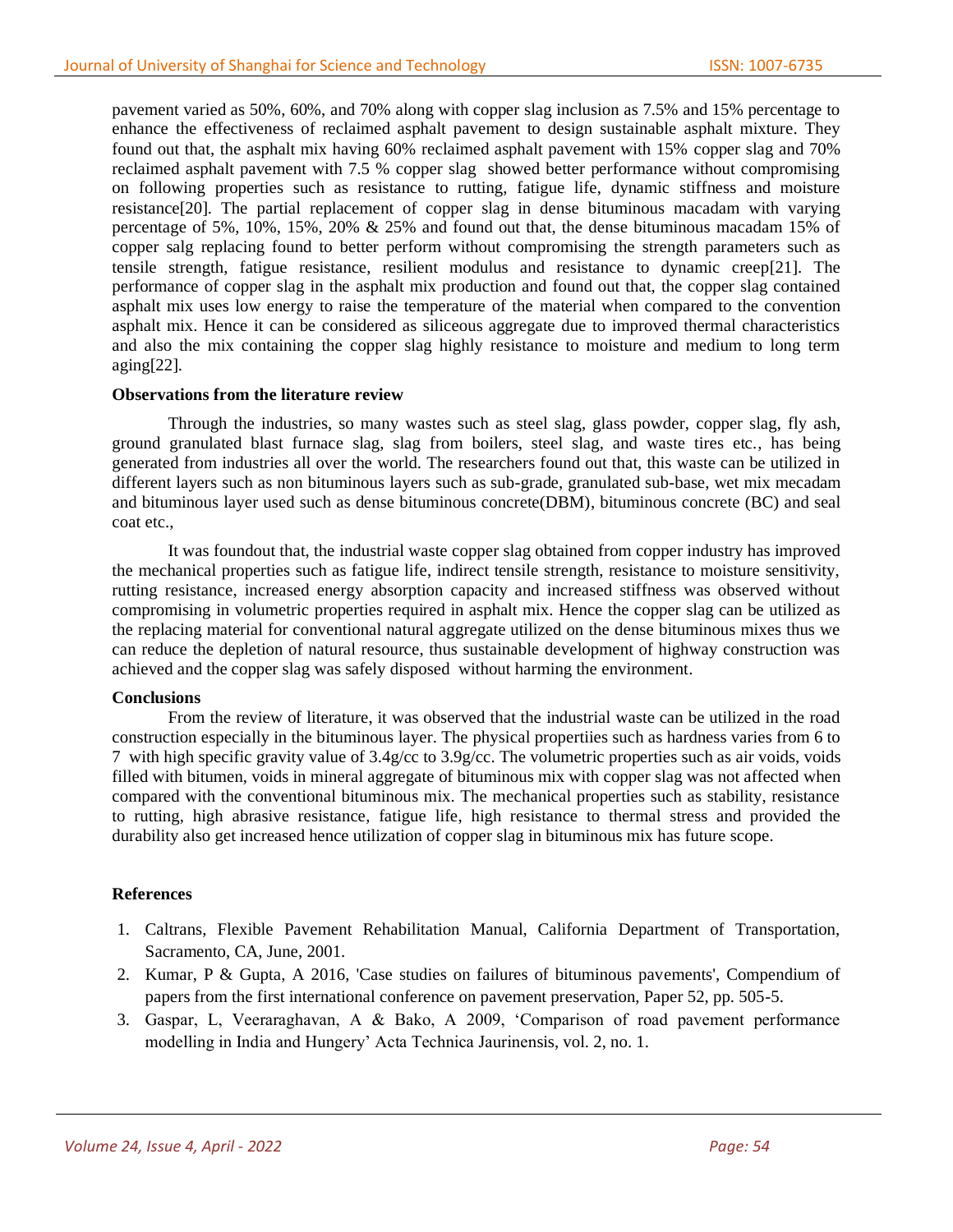- 4. Salim G Shaikh1 and Abhijeet P Wadekar, 2021, 'Systematic Evaluation and Analysis of Bituminous Road Pavement Failure, Journal of Physics: Conference Series, IOP Publishing, 1964 (doi:10.1088/1742-6596/1964/7/072016). ICACSE 2020,
- 5. Airey, GD 2004, 'Fundamental binder and practical mixture evaluation of polymer modified bituminous materials', The International Journal for Pavement Engineering, doi: 10.1080/10298430412331314146. vol. 5, no. 3, pp. 137-151.
- 6. Zube, E 1956,'Wire Mesh Reinforcement in Bituminous Resurfacing', Highway Research Record, Bulletin, vol. 131, pp. 1-18.
- 7. Brown S F, Rowlett R D & Boucher J L 1990, 'Asphalt modification', Proceedings of the conference on the United States Strategic Highway Research Program: Sharing the benefits. Thomas Telford, pp. 181-203.
- 8. Busching, H W, Elliot, E H & Reyneveld N G 1970, 'A state of the art survey of reinforced asphalt paving', Association of Asphalt Paving Technologists, vol.39, pp.766–97.
- 9. Wu, S, Ye, Q, Li, N & Yue, H 2007, 'Effects of fibres on the dynamic properties of asphalt mixtures', Journal of Wuhan University of Technology – Mater. Sci. Ed., China, doi: 10.1007/s11595-006- 4733-3.
- 10. Tapkin, S, Ozcan, S, Tuncan, M & Tuncan, A 2009, 'Polypropylene fibre modification of asphalt by using mechanical and optical means', Advanced Testing and Characterization of Bituminous Materials, Taylor and Francis Group, London, doi: 10.1201/ 9780203092989. ch47.
- 11. Al-Jabri KS, Hisada M, Al-Oraimi SK, Al-Saidy AH 2009,' Copper slag as sand replacement for high performance concrete', Cement and concrete Composites, Vol.31,pp,483-488.
- 12. Ahmed, I., & Lovell, C. W. (n.d.). Use of Waste Materials in Highway Construction: State of the Practice and Evaluation of the Selected Waste Products Overview of Current Practice.
- 13. Kandhal, P. S. (1992). WASTE Materials in Hot Mix Asphalt-An Overview.
- 14. B. Jayashree, S. Santhanu, and B. Kalaiarasan, "Utilization of Copper Slag In Bituminous Mix," 2016. [Online]. Available: www.sadgurupublications.com.
- 15. Reddy, M. M., Sony, B., Goud, U. P., Raja, K., Reddy, S., & Asadi, S. S. (2019). Strength Rate Analysis Of Hot Asphalt Mixes Of Bituminous Class-II By Part Of Substituent By Conventional Concrete With Copper Slag. International Journal of Scientific & Technology Research.
- 16. Sharma, R., and R. A. Khan. 2017. "Durability assessment of self-compacting concrete incorporating copper slag as fine aggregates." Constr. Build. Mater. 155 (Nov): 617–629. [https://doi.org/10.1016/j](https://doi.org/10.1016/j%20.conbuildmat.2017.08.074)  [.conbuildmat.2017.08.074.](https://doi.org/10.1016/j%20.conbuildmat.2017.08.074)
- 17. Schroeder, R.L 1994.'The Use of Recycled Materials in Highway Construction', Road and Transport Research, vol.3, pp.12-27.
- 18. Atienza, M., Lufin, M., Soto, J., 2018. Mining linkages in the Chilean copper supply network and regional economic development. Resources, conservation and Recycling, vol.43, pp-353-360